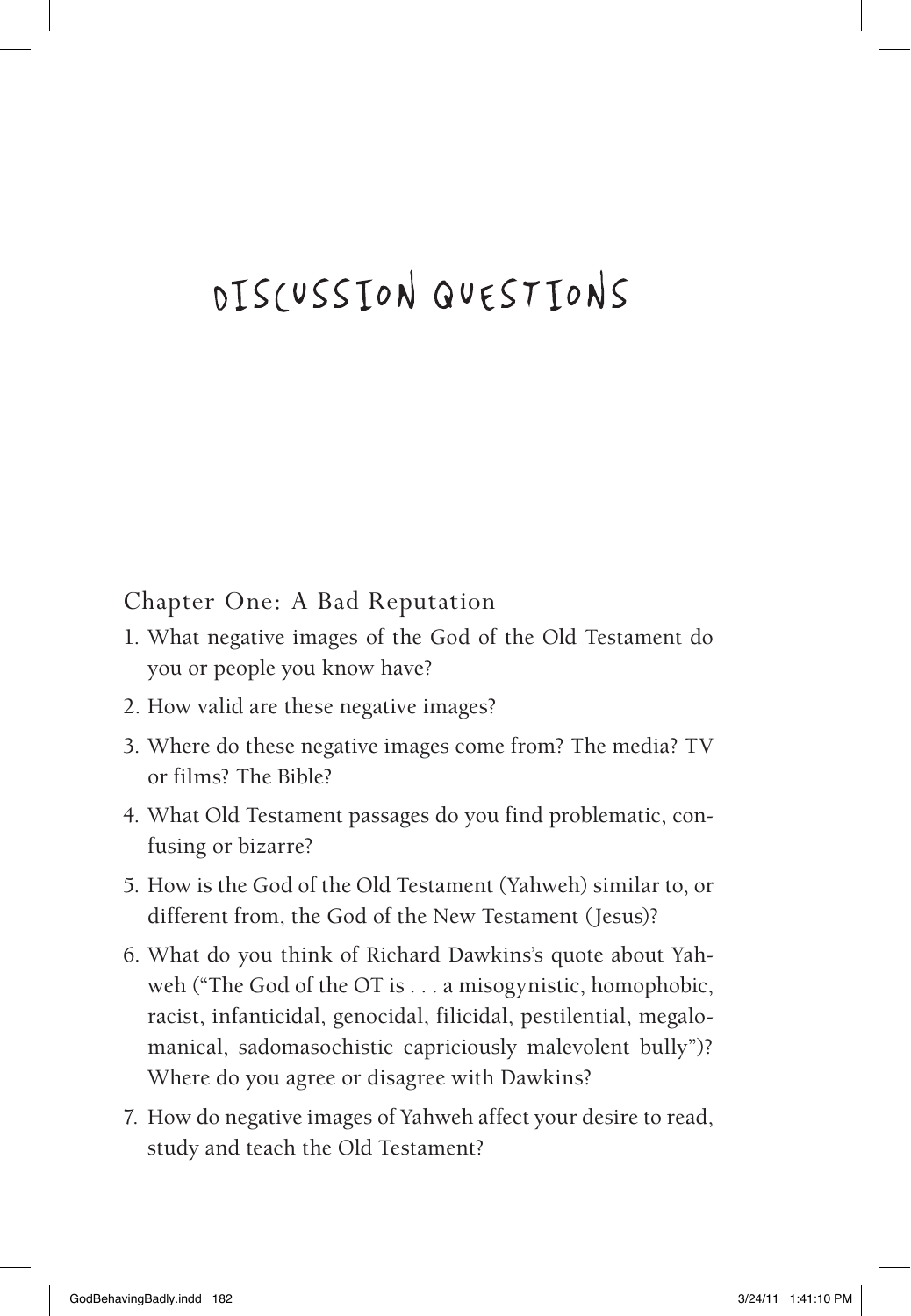8. What can you do to better understand the God of the Old Testament?

# Chapter Two: Angry or Loving?

- 1. Have you ever worried that God would punish you or strike you down for something you did? What was it?
- 2. How would you have felt if you were David and you saw Uzzah get struck down by Yahweh? What would you have said to God?
- 3. Have you ever ridden in the trunk of a car? Let's say you were hoping for "shotgun," how would you feel if someone asked you to ride in their trunk?
- 4. Tell a story about losing something important to you. How did you celebrate when you found it? How does that experience help you understand the story of the recovery of the lost ark?
- 5. What kinds of things make you mad? How quickly or slowly do you get angry? How difficult is it to control your temper? What do you learn about God from our own struggles to control our anger?
- 6. How angry do you get about a breakdown in relationship? How angry do you get about injustice or oppression?
- 7. When is it good to be angry? How does a person find the right balance between appropriate anger and steadfast love in relationships?

# Chapter Three: Sexist or Affirming?

1. Begin the discussion by having women share any experiences of sexist comments or incidents, particularly those that occurred in the context of the church.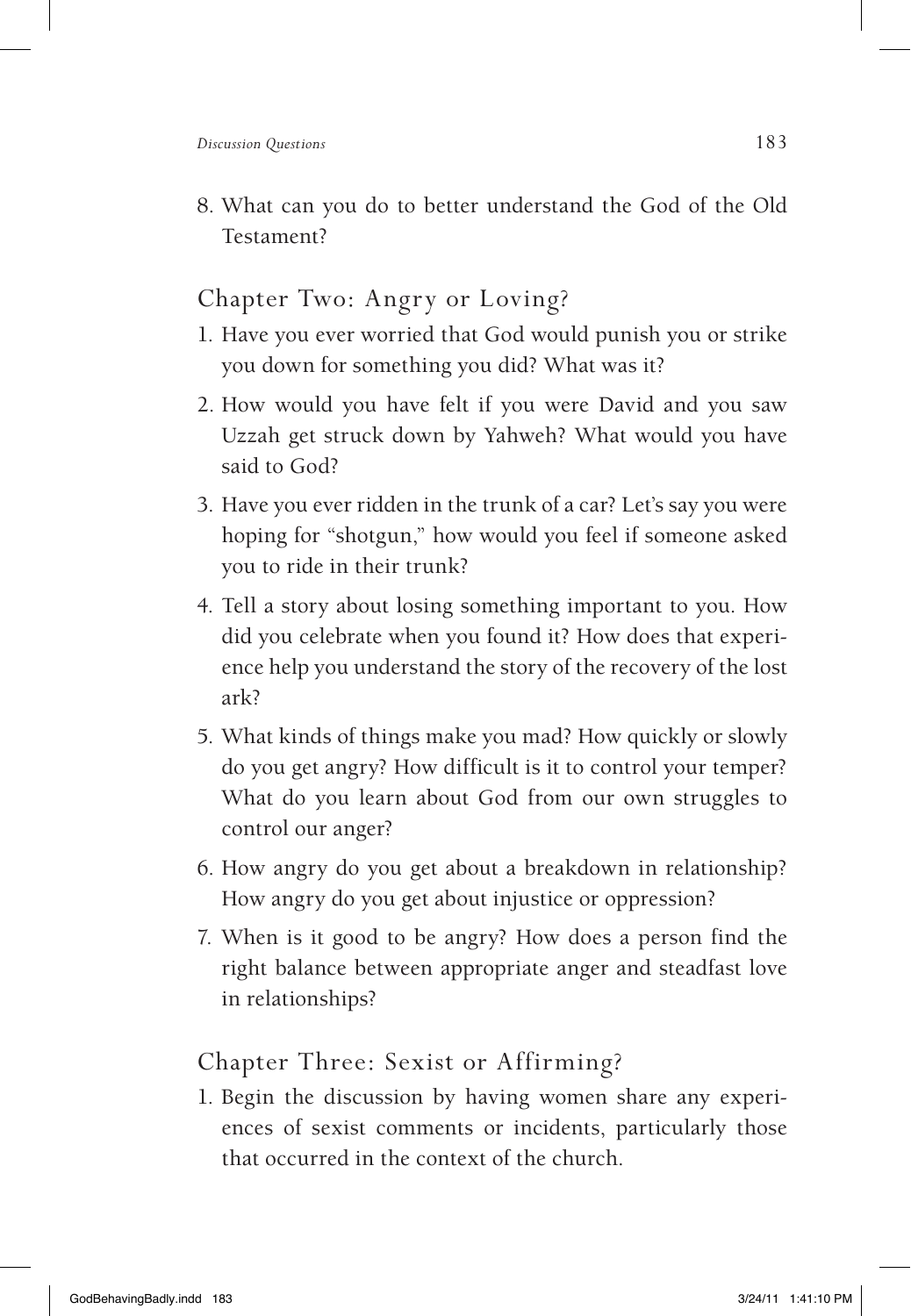- 2. If someone were to say to you that "the Old Testament God is sexist," what would you say?
- 3. Which curse is worse—the man's or the woman's (Gen 3:16- 19)? Why do you think so?
- 4. Following in the spirit of epidurals and combine harvesters, how can we work to overcome the effects of the curse, specifically the part of men ruling over women?
- 5. What woman from the Old Testament would you like to read about and study?
- 6. Why do you think Jesus praised the woman who anointed his feet so dramatically? For the men, when was the last time you, like Jesus, affirmed a woman publicly in a dramatic way?
- 7. End by having women share experiences of being honored or affirmed publicly by men in the context of a church.

#### Chapter Four: Racist or Hospitable?

- 1. How big of an issue is race in your culture? In the church in general? In your church specifically?
- 2. If God isn't racist, why does he focus so much attention on the Israelites?
- 3. How integrated or segregated is your church? What obstacles are there to welcoming people of other races or ethnic backgrounds?
- 4. What does it tell you about God that he welcomes Rahab, a Canaanite prostitute, into his people, even making her one of Jesus' ancestors?
- 5. What makes the story of the hospitable Samaritan such a popular story?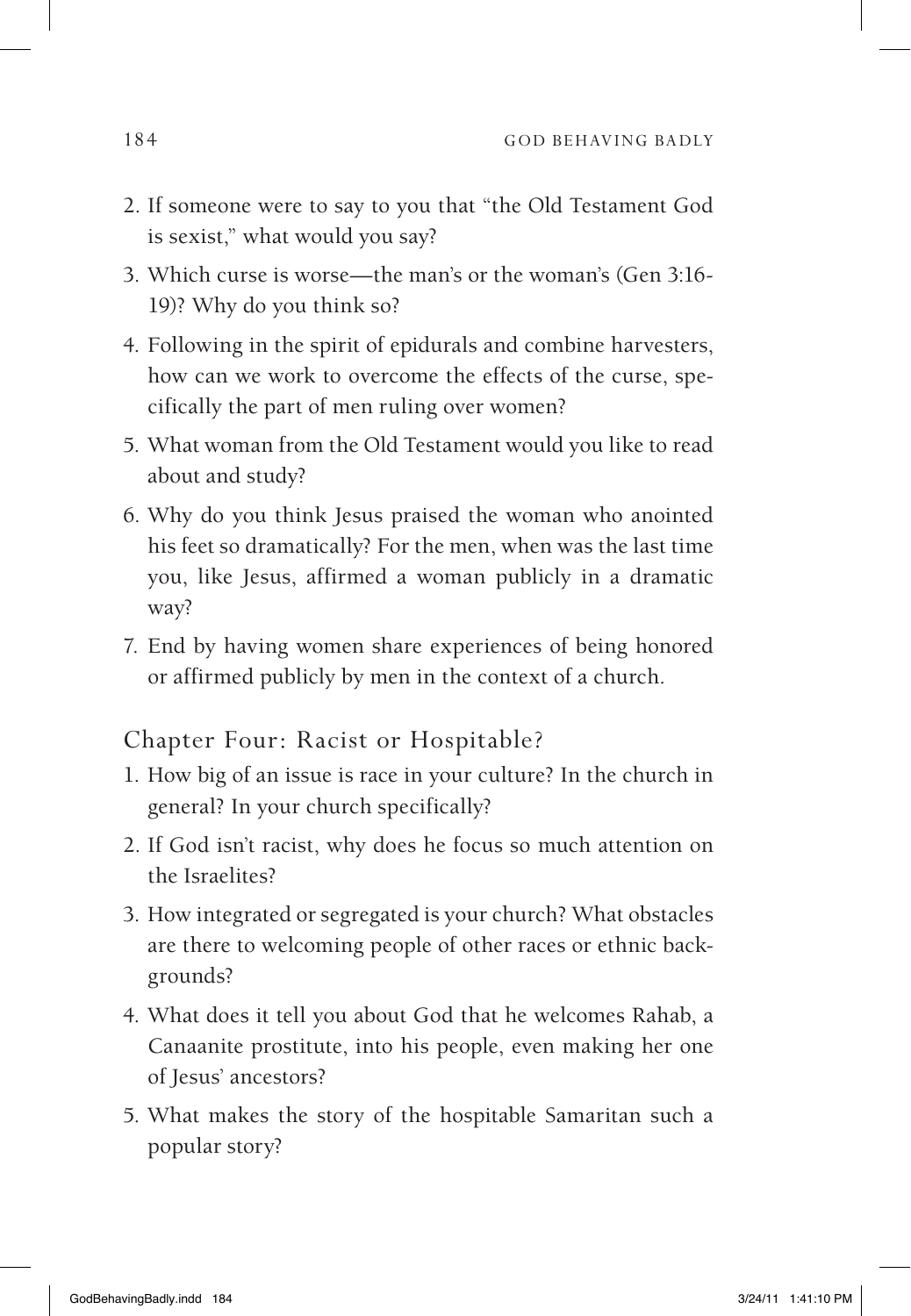- 6. What can you do to bring up the issue of race in your church?
- 7. How can you be more like Saint Francis in befriending people of different races or different faiths?
- 8. What would the church today be like if the early Christians didn't cross ethnic barriers to spread the gospel?

#### Chapter Five: Violent or Peaceful?

- 1. How would you have felt if you were Elisha and Yahweh protected you from a gang of teens?
- 2. Why is the slaughter of the Canaanites so troubling? How is it similar to, or different from, modern genocides?
- 3. Why did the biblical authors include so much violence and warfare? Should they have edited some of that out?
- 4. How comfortable do you feel with the idea of violent punishment?
- 5. Who are your enemies? How can you love them like Elisha and Jesus did?
- 6. Share stories of ways you loved an enemy or someone who you didn't get along with.
- 7. How can you promote peace and reconciliation in your family, school, job and neighborhood?

### Chapter Six: Legalistic or Gracious?

- 1. Why are so many Christians legalistic? How does this affect the perception of God for those outside the church?
- 2. Pick an Old or New Testament law that does not make sense to you (one that seems weird, bizarre, harsh or unfair). Discuss possible reasons why God would command it.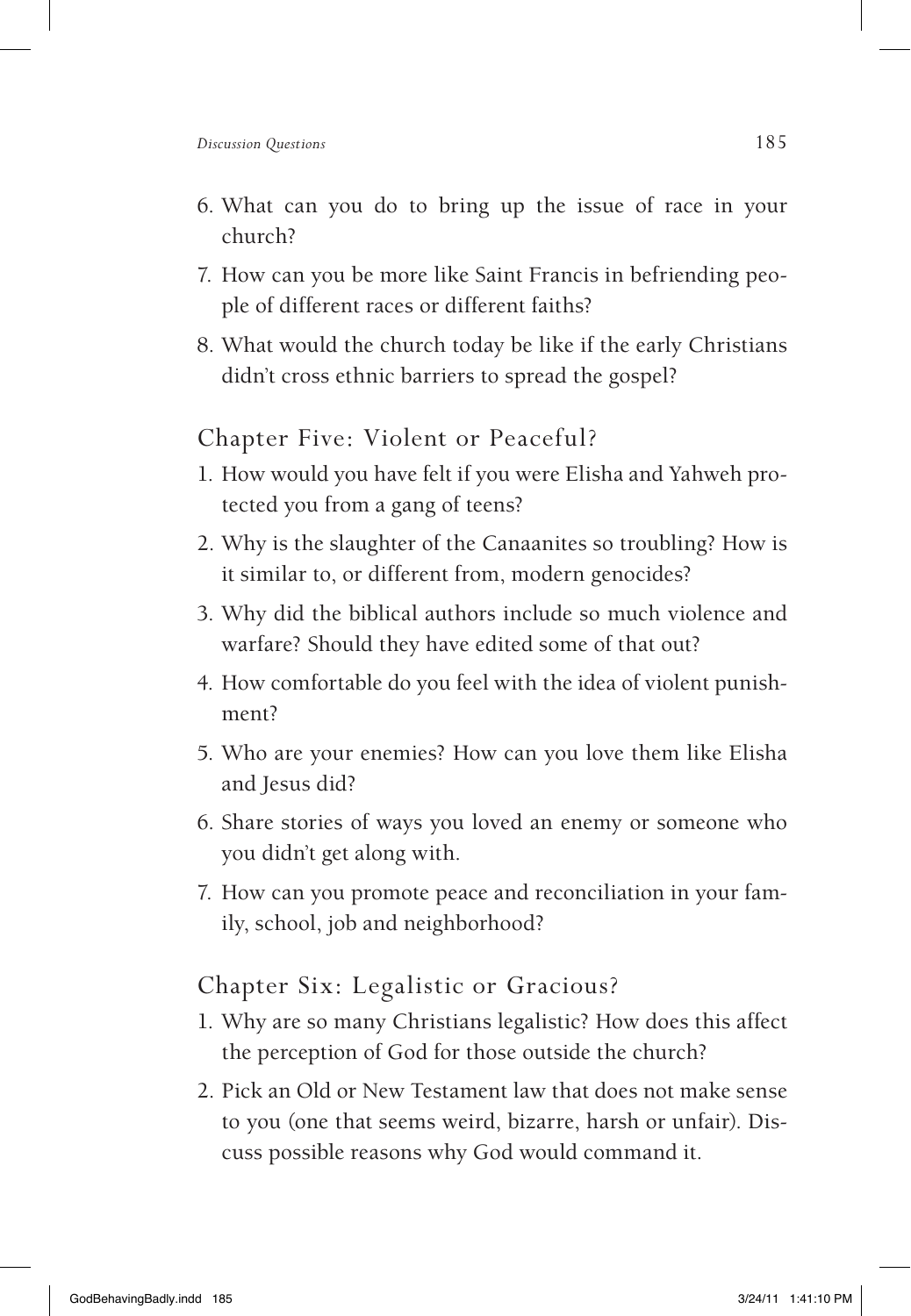- 3. Pick a biblical command that is difficult to follow because it seems like God wants to deprive you of something good. How can you remind yourself that God can be trusted in this area?
- 4. How can you become more like the author of Psalm 119 in your love of and appreciation for God's law?
- 5. Which commands of God do you find easy to obey (to have sex? to eat? to rest? to feast? to help the poor?)? What is it about these commands that make them so easy to follow?
- 6. Why is it difficult for people in your culture to rest? When do you take a sabbath rest? What do you do on your sabbath? How do you make sure that you and your family are following God's command to rest?

Chapter Seven: Rigid or Flexible?

- 1. Think of a stubborn person you know (it could be you). What is it like to be around this person? When is it good that he or she is this way?
- 2. How easily do you change your mind? In what types of situations do you find it easy or difficult to do so?
- 3. How would you have felt if you were Isaiah when Yahweh told him to go back to tell Hezekiah that he had changed his mind and Hezekiah would live fifteen more years? Why would that have been difficult?
- 4. Do you ever feel like Jonah and wish that God wasn't merciful to someone? What types of people make you feel this way? Why?
- 5. Share stories of times when you were too flexible or too inflexible.
- 6. How do you decide when to be flexible and when to be stubborn?